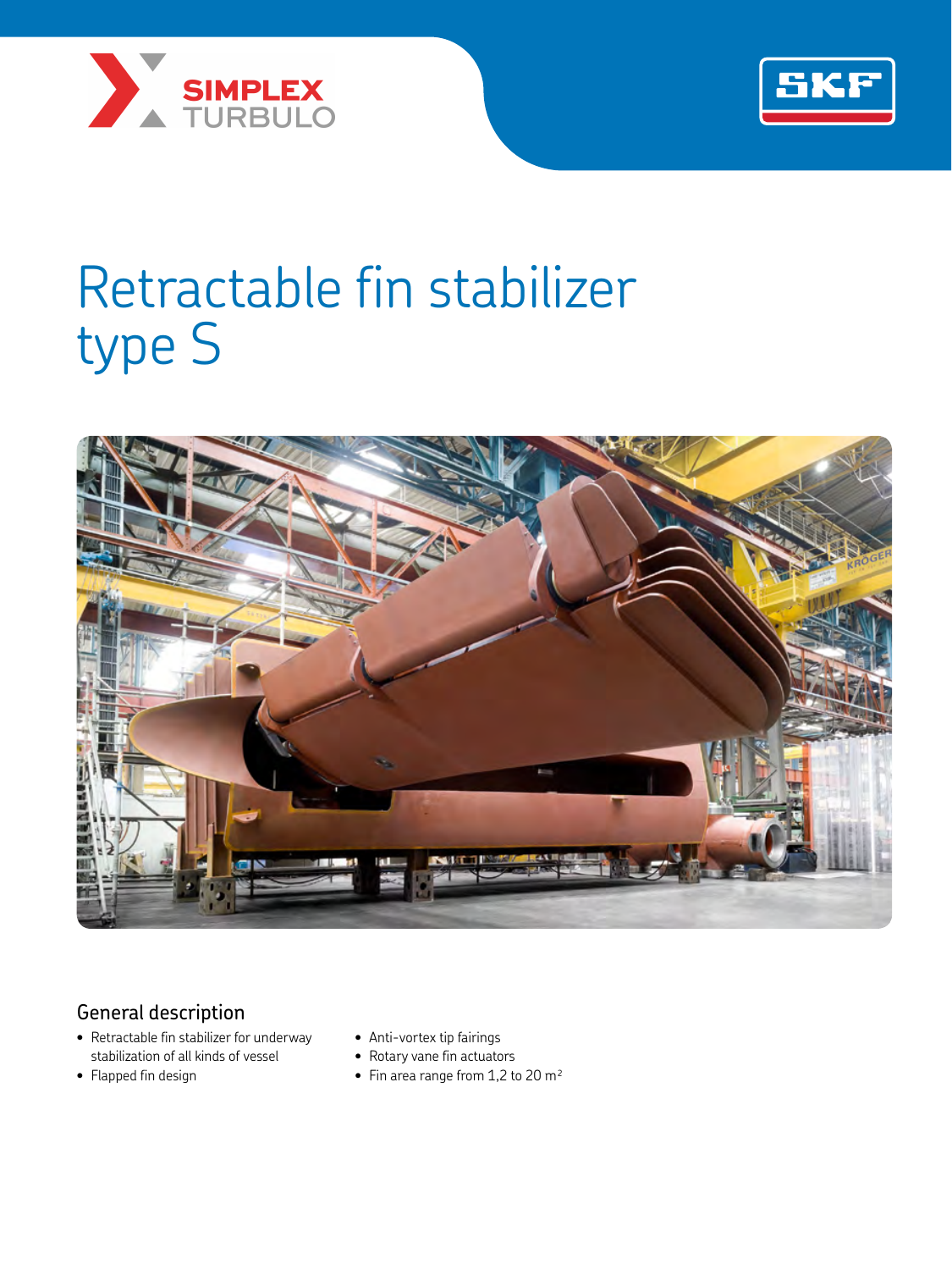

## Advantages

## **Design**

- Patented anti-vortex-tip fairings: increased lift, smaller fin area required, low drag, fuel saving
- Flow-off recesses at fin box: low cavitation, minimal flow resistance
- Flapped fin design: synchronously actuated, up to 30% increased lift compared to one-piece fin
- Accumulator supported hydraulic system: reduced size of motors and pumps, lower demand on electrical current, lower peak load on power supply, decreased noise level, increased dynamic system response
- Rotary vane fin actuators: extremely compact, powerful and highly reliable; torque transmission is free of unbalanced forces on the fin, avoiding additional loads on the bearings and ensuring high fin movement precision
- Compliance with classification societies regulations, SOLAS and MARPOL 73/78 convention specifications
- Compliant with Vessel General Permit (VGP) 2013 regulations

## Investigations on different fin box openings depending on ships' operation





*Housing forward (standard) Housing aft*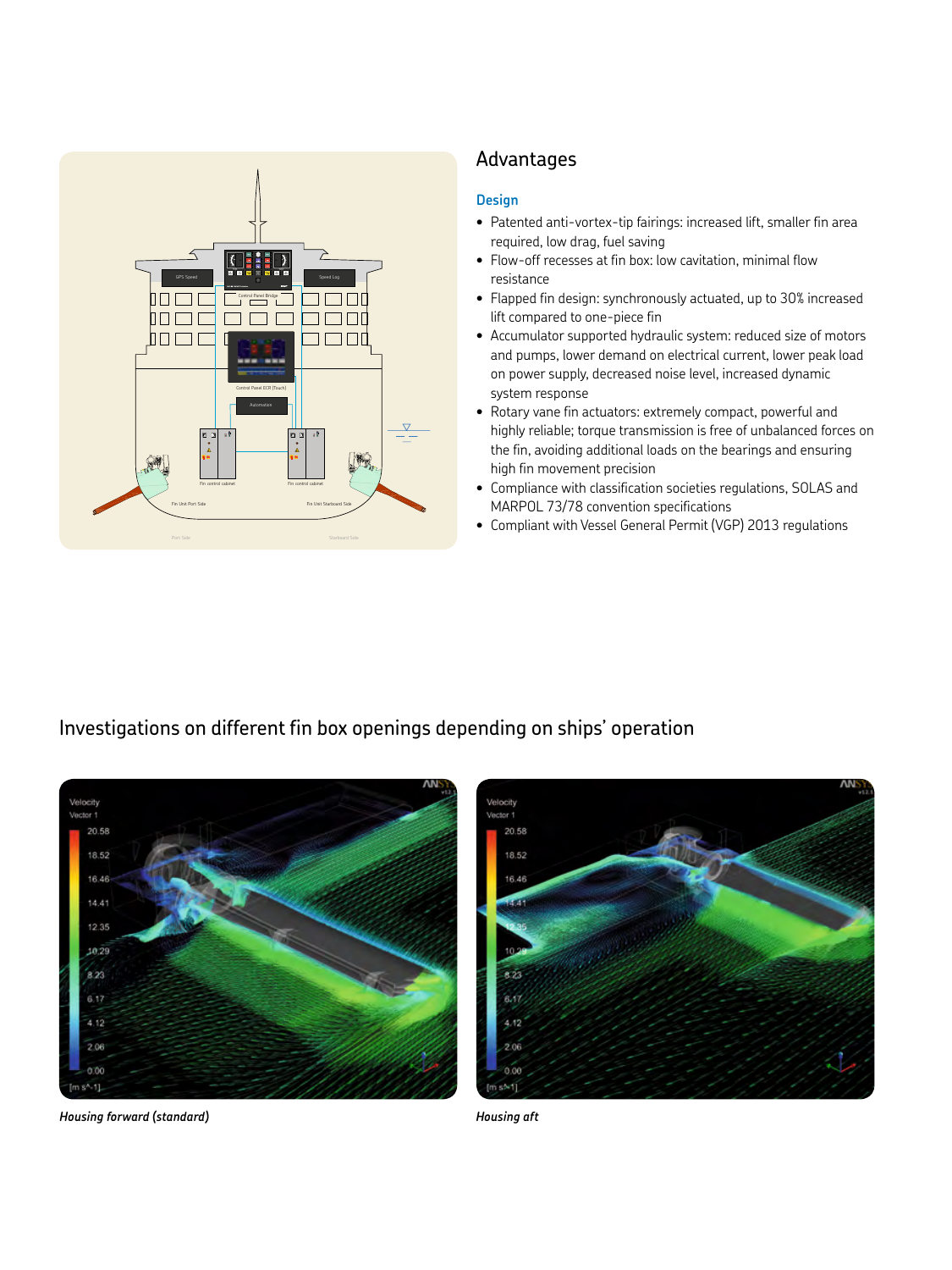### **Installation**

- Integration into ship structure (fin box) designed in close contact with the shipyard
- Final manufactured unit, fully tested including operation and automation test
- Delivered ready-to-use to any shipyard worldwide
- Final works to be done by shipyard: welding into the ship structure, wiring and cooler connection

#### **Operation**

- Easy operation by simple start or stop commands
- Control system operates fully adaptively to the ship speed, sea state and roll motion behaviour of the vessel. Manual crew adjustments are possible when required
- For manual control, during inspections or any intermediate maintenance, operation and service switches are located at each fin control cabinet
- Customised mode selection: Control system design enables single fin or twin fin operation
- Control system is fully integrated into the motor starter cabinets. No additional central control or sensor cabinets are required

• ECR Touch Control Panel provides identical control functions to the bridge control panel as well as additional status, alarm and service information for best operational comfort and information. It can be set to passive mode to prevent the stabilizers from being started unintentionally

#### **Service**

- 24/7 in-house service by our own highly trained personnel
- Service records such as after-collision overhaul and underwater stabilizer fin exchange

#### **Application**

Ultra High Lift (UHL) fin: specially designed tail flap for increasing the effective lift and roll reduction for low service speed.



*UHL fin profile*